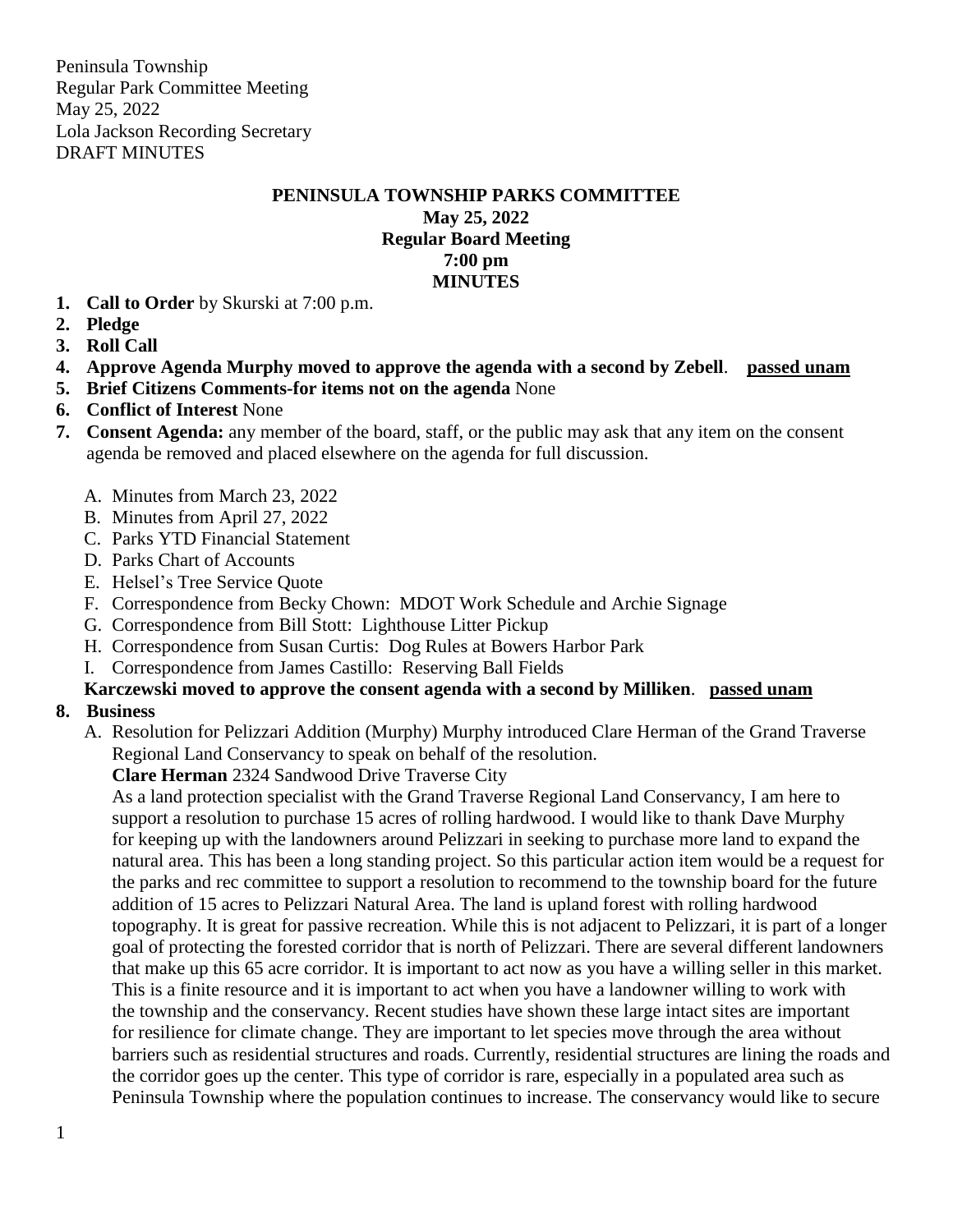> the property with an option agreement, which would then give us an opportunity to fundraise for the remaining portion of the purchase price. We are still in the negotiation phase, so it is still not a done deal. Upon closing, the property reverts to the township. There must be a conservancy easement so this property can never be developed in perpetuity. Even if someday the township does not own the property, it will never be developed.

> **Skurski:** so the resolution is looking for the township to put up \$200,000. The millage that created Pelizzari set aside monies for additional land purchases and the fund currently has just under \$300,000. \$200,000 of this money will be used, so no money is required from the township. This is a great opportunity and Dave Murphy has worked on this for a long time with a number of other people. **Milliken:** I used to walk that property regularly before there was any development and it would be such a shame to lose this opportunity.

> **Karczewski:** the reason we do not have many questions is Murphy has keep us very much up to date on all the activities around this project as it has moved forward, so this is not a surprise to us.

> **Grant Parsons** 6936 Mission Ridge: I support the resolution and by way of disclosure, I live alongside the Pelizzari Natural Area. The area has been managed without a glitch for all these years and there has not been one problem in the park. It was conceived very well and managed very well during the covid pandemic. You see the increase in usage; just look at the parking lot. People have discovered this and the recreational infrastructure on the peninsula has been an enormous value for everybody. I appreciate the area has been maintained in a natural state over all these years.

**Tony Steeno** 8195 Bel Cherrie: my family and I live near the boat launch on Center Road and use Pelizzari often. My boys and I enjoy playing and running through the woods and meadows. It is a real gem and to expand it only makes it more so.

**Phillip Wilson** 2570 Elks: My wife and I hiked through Pelizzari for the first time recently after living on the peninsula for 10 years. This park captures the beauty and open spaces of the peninsula. If we could add more to the park I am completely in favor of doing so.

**Barbara Wunsch** 17017 Peninsula Drive: I whole heartedly approve of this purchase. I want to thank Dave Murphy, the park committee, and the land conservancy in working together to make this project a reality.

**Walter Meeker** 274 McKinley Rd: we are excited to be a next door neighbor and be adjacent to it the way the grant is written. At the beginning when this park was first created, there was some apprehension of the adjacent land owners. However, the way this park has been run, the crowd control, and the management of the park allayed our fears. There is no apprehension of this addition and I strongly support this purchase.

**Mike Dettmer** 7003 Leorie Drive: we have lived here for 47 years. When my son and daughter visit, we always go to Pelizzari. I totally support the township and parks committee in the purchase of this property.

**Don Atkinson** 18403 Heritage Circle: as a former park commissioner and member of the parks committee, I commend the efforts to purchase these 15 acres by the township, conservancy, and the parks committee. This is a perfect example of protecting land for future generations. When you have the opportunity to secure priceless land, you need to secure it because it is hard to do 3 emails in support read at meeting (see end of minutes).

Murphy read the resolution for the acquisition of the land (included in packet).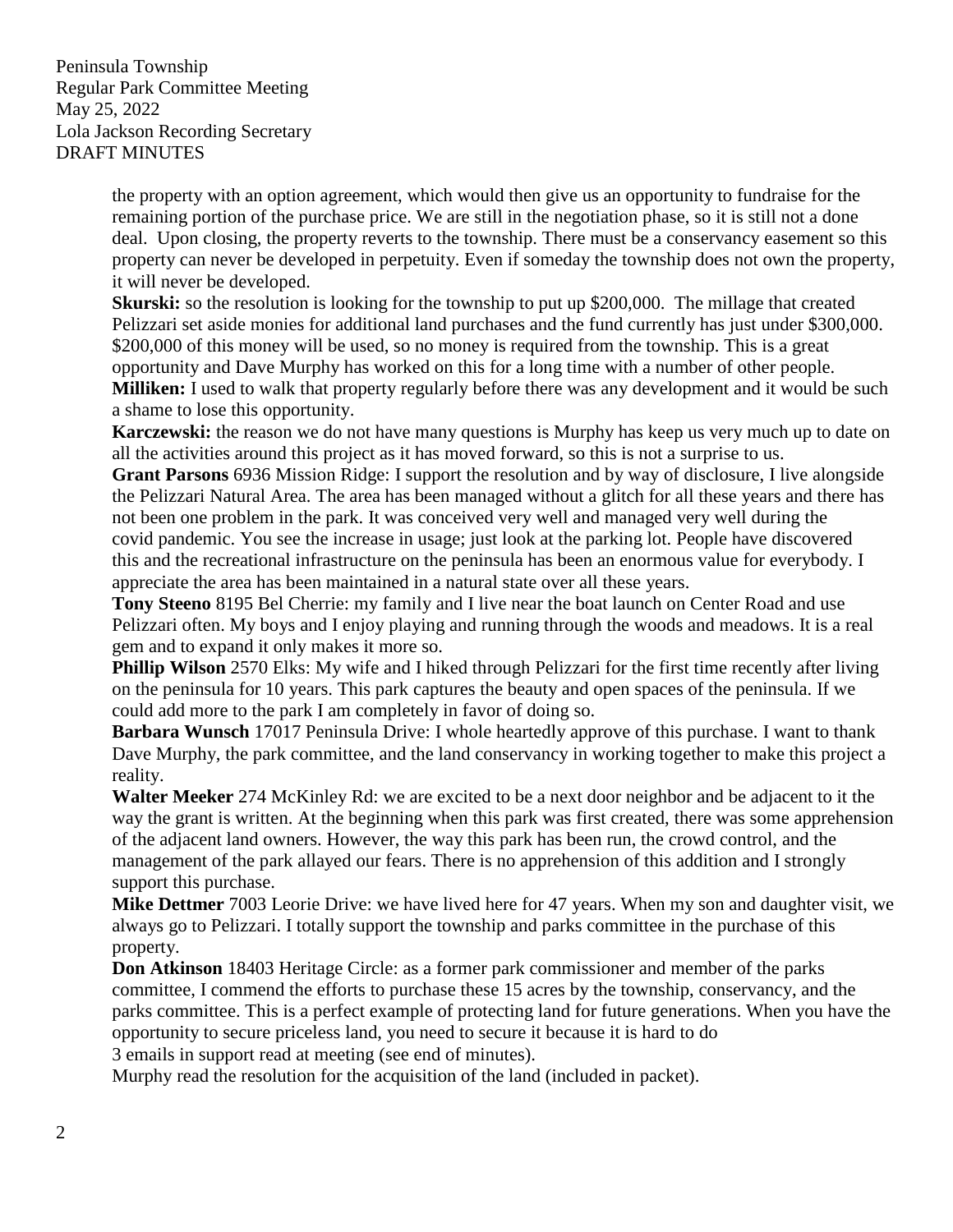### **Murphy: moved the PNA resolution be recommended to the town board for approval at the next regular meeting with a second by Milliken. passed unam**.

- B. Pavilion Reservation Request
	- a. Ron Dohm 6/18/22 **Karczewski moved to approve pavilion request with a second by Milliken**. **passed unam**

### b. Kelly Wallace – 6/26/22 **Karczewski moved to approve the pavilion request with a second by Murphy. passed unam**

C. Life Jacket Library at Haserot (Willow Myle-Nuffer) 722 East State Street: the idea is to have a rack with 10 coast guard approved life jackets for infants through 80 pound children. The ultimate goal is to get more kids in the water exploring and enjoying the lake and potentially having them learn to snorkel or scuba dive. There is no cost to the township. We are working to get grants and sponsorships for the stands and life jackets. We drop the stand and life jackets off at the beach, we maintain them, and keeps the library looking good. The goal is to promote water safety. The stand is portable and will be heavily weighted on the bottom. There are 48 life jackets on order and we hope they arrive soon. We are planning to have the libraries ready by the end of the summer or possibly next year. This gives us time to check into the zoning laws and be ready to go next year.

**Nancy Heller**: The first person to talk to is the zoning administrator and make sure the policies and procedures are followed.

**Milliken moved to go forward with a pilot program with a second by Karczewski. passed unam**

- D. Haserot Water Sampling-Warning System (Skurski): this year we did some preliminary work with the county health department and they will be doing samplings on Thursdays. They test the water for contamination. We will be putting signs on both the north and south sides of Haserot Beach stating we have water testing. There are two levels: one is waiting a few waves and the other is do not enter. We would only have to pay if there had to be resampling due to a contamination reading. Usually this would come from septic systems or ducks. Wilkinson will be in charge of receiving the reports.
- E. Archie Park Work Bee (Milliken): A 24" life ring has arrived and will be installed. Manigold has stated the parking lot might get paved.

There was a discussion about the pros and cons of paving the parking lot with a more impervious surface. There is cement square with a PVC pipe sticking up. Milliken did research to find out what this is and there is a potential this was part of a bathroom when this area was a dance hall. The next step is to have Wilkenson remove the PVC pipe, pour water down the pipe, and see if the water drains into the bay. This could then be used a drain as the water would be clean. This could also be a well head and in that case we would need to pour cement down it to avoid having an open well head. There are 4 dead trees at Archie and I am waiting for a call back from Parshall. This will cost about \$400-\$450 to remove them and as this is a safety issue Manigold said get it done. The conservation district is going to come out and give guidance as to what types of trees and bushes to plant. Wilkinson will install new chains on the swing set and the fence will be replaced.

F. DTE Tree Grant (Skurski): the committee is applying for the DTE tree grant of \$4,000. The grant paperwork is due by June 17, 2022. The township puts in \$4,000 or the equivalent in volunteer labor and DTE provides the other \$4,000. The trees will be divided 50% to Bowers and 50% to Archie. **Milliken moved to apply to the DTE tree grant with a second by Murphy. Voice vote: Yes: Karczewski, Skurski, Zebell, Murphy, Milliken passed unam**